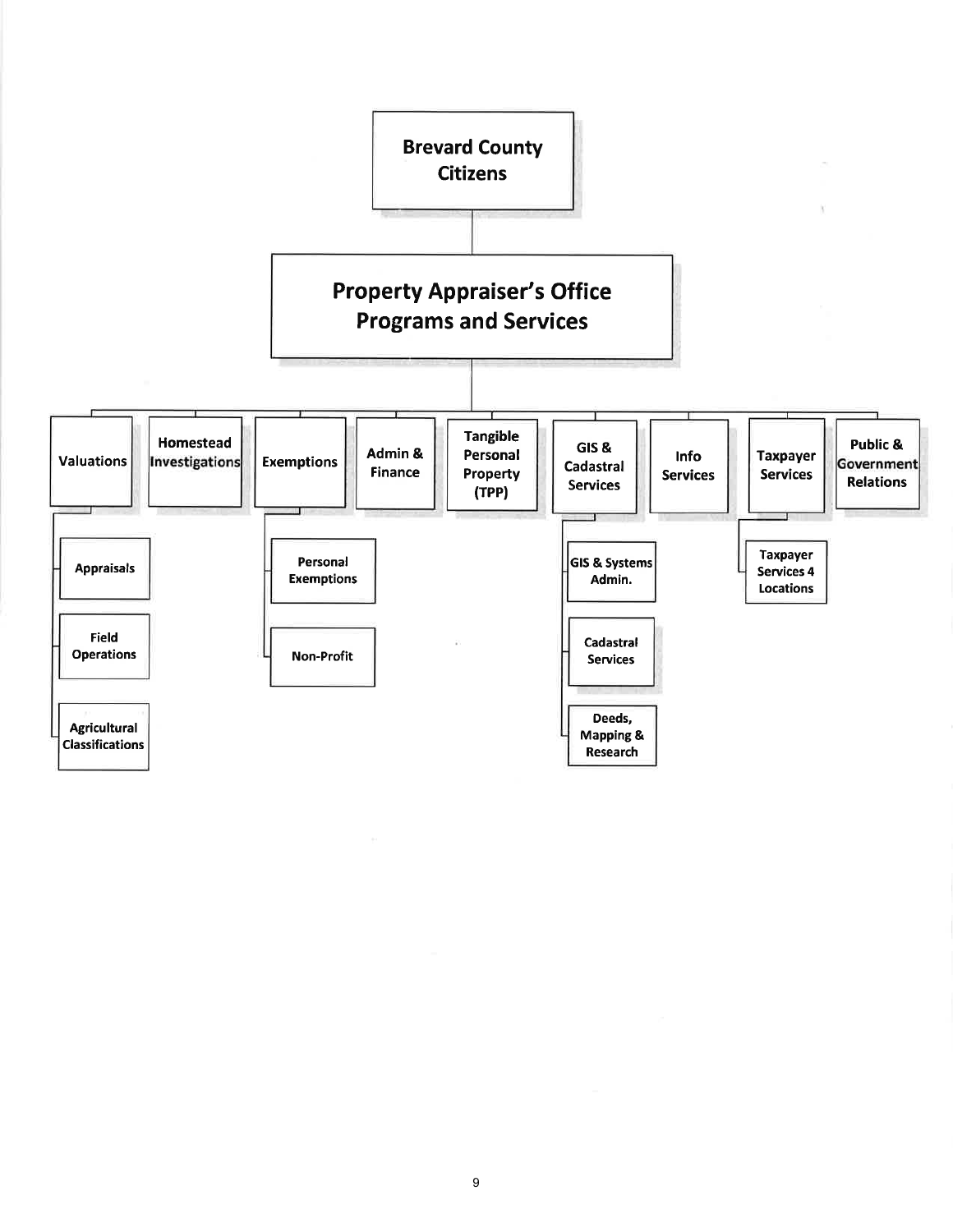## **PROPERTY APPRAISER**



# ADOPTED BUDGET FY2018-2019 \$2,078,376

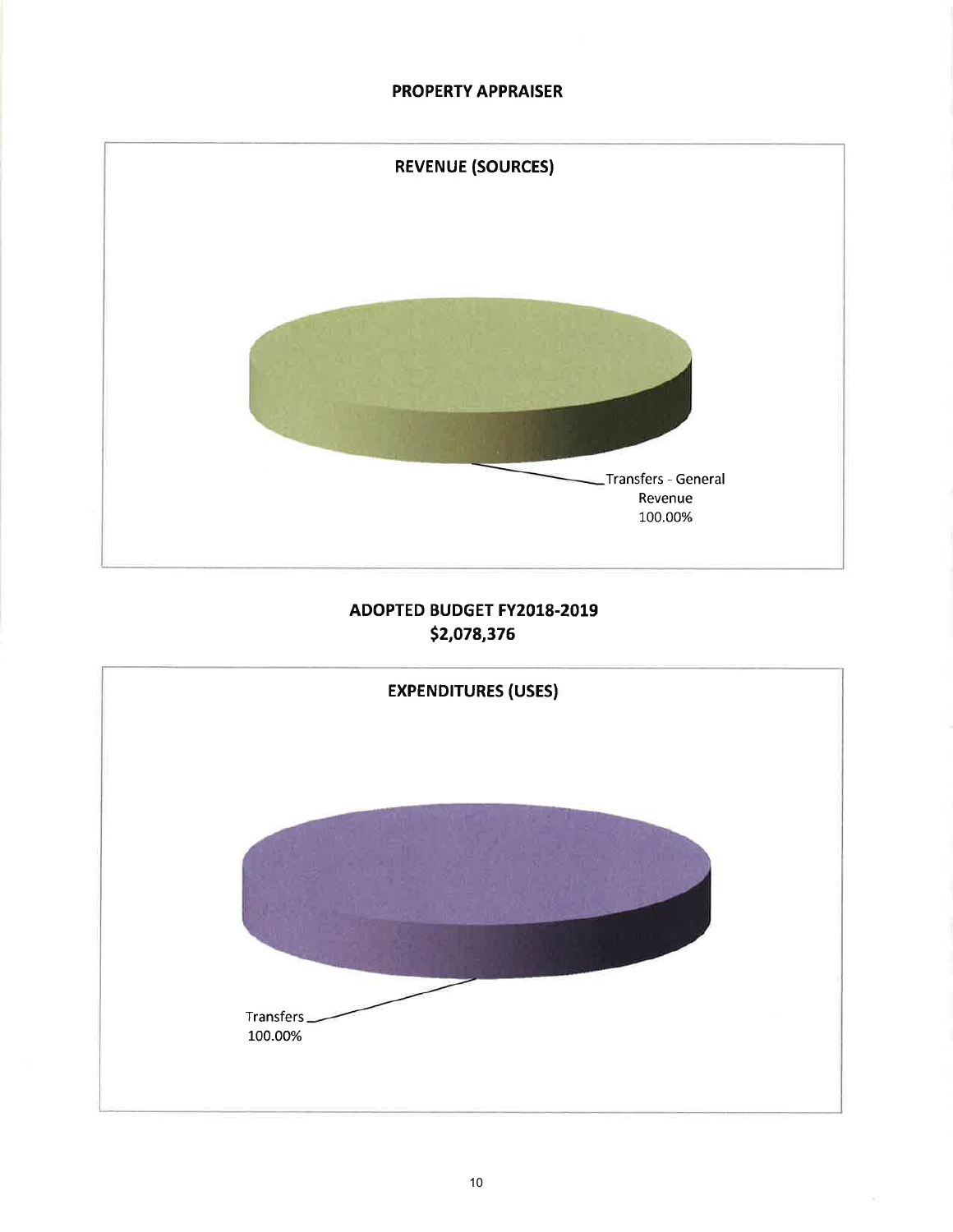## PROPERTY APPRAISER'S OFFICE SUMMARY

### MISSION STATEMENT:

ŧ

The Brevard County Property Appraiser, an independently elected charter officer, determines the value of all real and \ tangible personal property within the County and maintains all records related to such valuations; administers and approves applications for homestead and other exemptions as well as agricultural classifications. The Property Appraiser also calculates the proposed taxes for the State of Florida's Truth in Millage notices after the tentative mileages have been' set by the taxing authorities.

 $7.5$ 

The Property Appraiser's duties are prescribed by State Statutes with oversight and budget approval by the Florida Department of Revenue.

Charges to support the Property Appraiser's budget, as provided by law, are based on a pro-rata basis for all authorities that levied a tax during the preceding fiscal year. The School Board and municipalities are excluded from this charge for services by Florida Statutes. The effect of the Florida Statutes is that the County, particularly the General Fund, provides a large portion of the charges for the Property Appraiser's Office that would otherwise be provided by the School Board and municipalities. The Property Appraiser also provides data sharing and services allowing for the uniform method of levying and collecting non-ad valorem assessments levied by the County for real property.

### BUDGET ANALYSIS:

### ACCOMPLISHMENTS, INITIATIVES, TRENDS AND ISSUES AND SERVICE LEVEL IMPACTS:

#### **FINANCIAL REVIEW**

#### Overview:

The budget request for FY2018-19 is for 59,033,821, representing a 3% increase (5263,722) over the previous amended budget. ln accomplishing this notable achievement, as we continue to adjust to a significant technology improvement, the budget also addresses the core goals of the Office:

- Provide quality service to the public
- Promote accuracy, taxpayer equity, accountability, transparency and professionalism
- Acknowledge the ongoing economic challenges in Brevard County and the State of Florida by thoroughly challenging personnel, operating and capital expenditures and focusing future needs
- Move the Office forward by embracing new best practices, process improvements, personnel development and investment in the technology and training necessary to perform the work with which the Office is tasked

#### Personnel Expenses:

Personnel expenses decrease by -0.1% (\$5,041). In addition, a contingency reserve representing a 2.5% increase (\$151,658) in payroll costs is included in this total budget request. This increase matches the current staff proposal for employees of the Brevard County Board of County Commissioners. Funded positions remain level at 101, following significant reductions in multiple prior years. The Office has pursued management consolidations in several departments as management vacancies occur and sought efficiencies wherever reasonable. The result is a "flatter" organization with lower personnel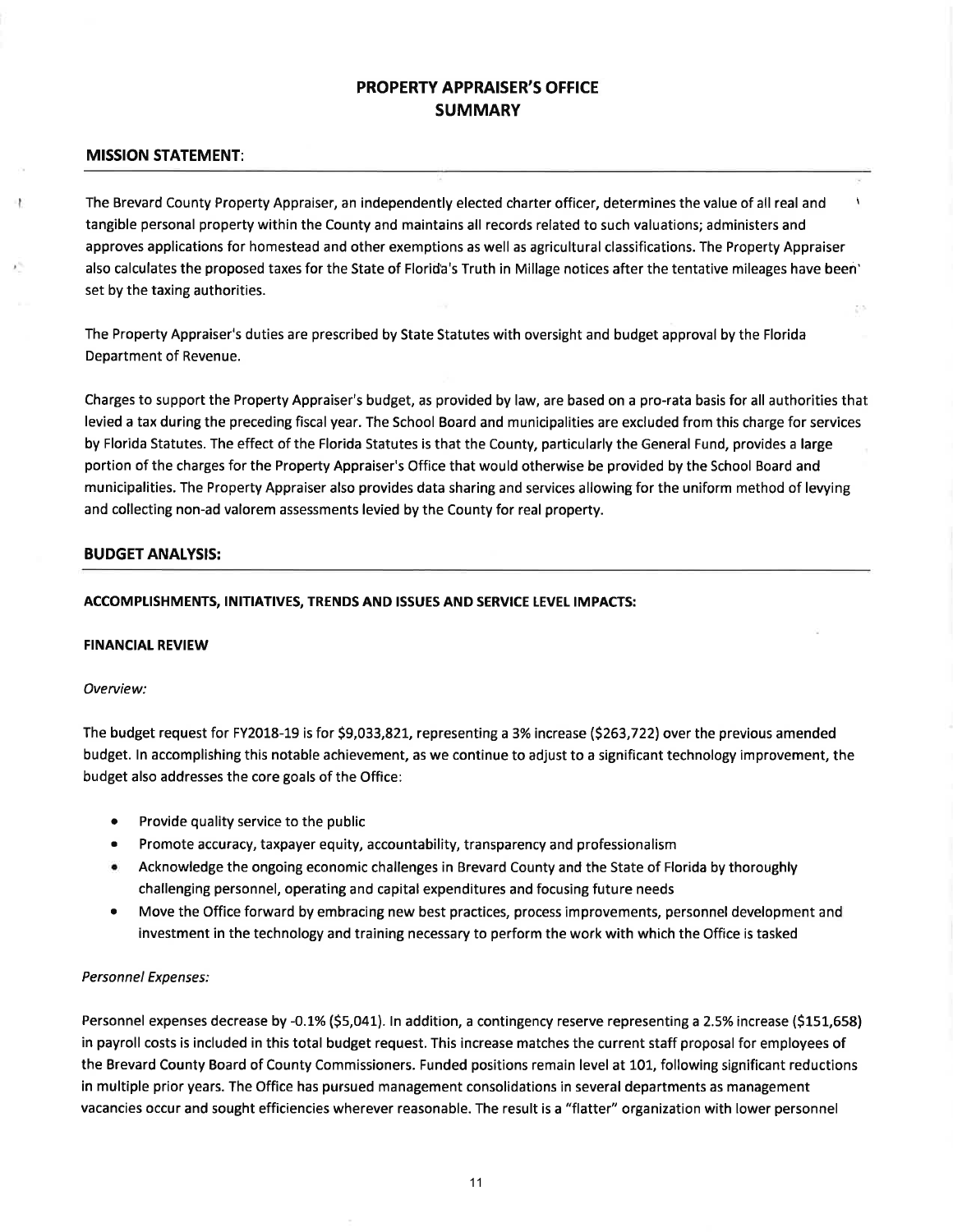## PROPERTY APPRAISER'S OFFICE **SUMMARY**

expense for a continued high level of service delivery. The overall reduction in personnel expenses is comprised of the following major components:

- $\bullet$  (\$5,041) reduction in regular wages and benefits as positions are adjusted to and through our continuous process to optimize staff and organization structure.
- S151,658 in contingency funding to mirror the County's pay increase program, including salary and benefits, with no change in employer health insurance and workers compensation insurance costs, for the upcoming fiscal year.
- 525,632 increase in Special Pay to fund leave payouts associated with scheduled retirements during the year. a

The Office intends to mirror the total cost of any county pay improvement plan, should the Brevard County Board of County Commissioners adopt such a plan.

### Operating Expenses:

Operating expenses increase by \$117,105 (9.0%). The overall change in operating expenses is comprised of the following major components:

- 560,000 increase in Appraisal Services to fund the 1st year of a recurring change analysis service and workflow management platform that will dramatically improve productivity of field staff and appraisers. a
- $\bullet$  (\$24,186) reduction in budgeted legal expenses, continuing that trend. This represents a \$132,711 (63%) reductior in legal expenses for this current administration since FY2013.
- 521,063 increase in education and \$38,050 increase in training, predominantly due to a plan to run most field and appraiser staff through IAAO331/332 courses on Mass Appraisal Practices and Procedures and Modeling Concepts. This is a one-time expense after staff receives the training. a
- (536,340) reduction in postage expenses as the Office discontinues mailing a homestead exemption renewal notice, which is not required. This will be a recurring savings. a

### Copital Expenses:

Capital expenses are zero, representing a decrease of (\$40,460) versus FY2016-17 and by \$382,712 versus FY2015-16 now that the Office has finished the following projects:

- Funding multi-year CAMA system replacement, totaling S1.6 million, with savings gains from organizational restructuring and contract administration a
- Desktop computer replacement cycle and subsequent refresh of hard drives and monitors. A new replacement  $\bullet$ cycle is beginning shortly.
- Converting the Office's network servers to Virtual Machines, reducing 24 servers to 3. lt is anticipated that replacement server hardware will be leased in future years to level hardware expenses over multiple years. a

The Office anticipates an expense of approximately S25,000 in the near future to acquire portable computing tablets to develop remote data entry and access capabilities for Field Operations and other field personnel.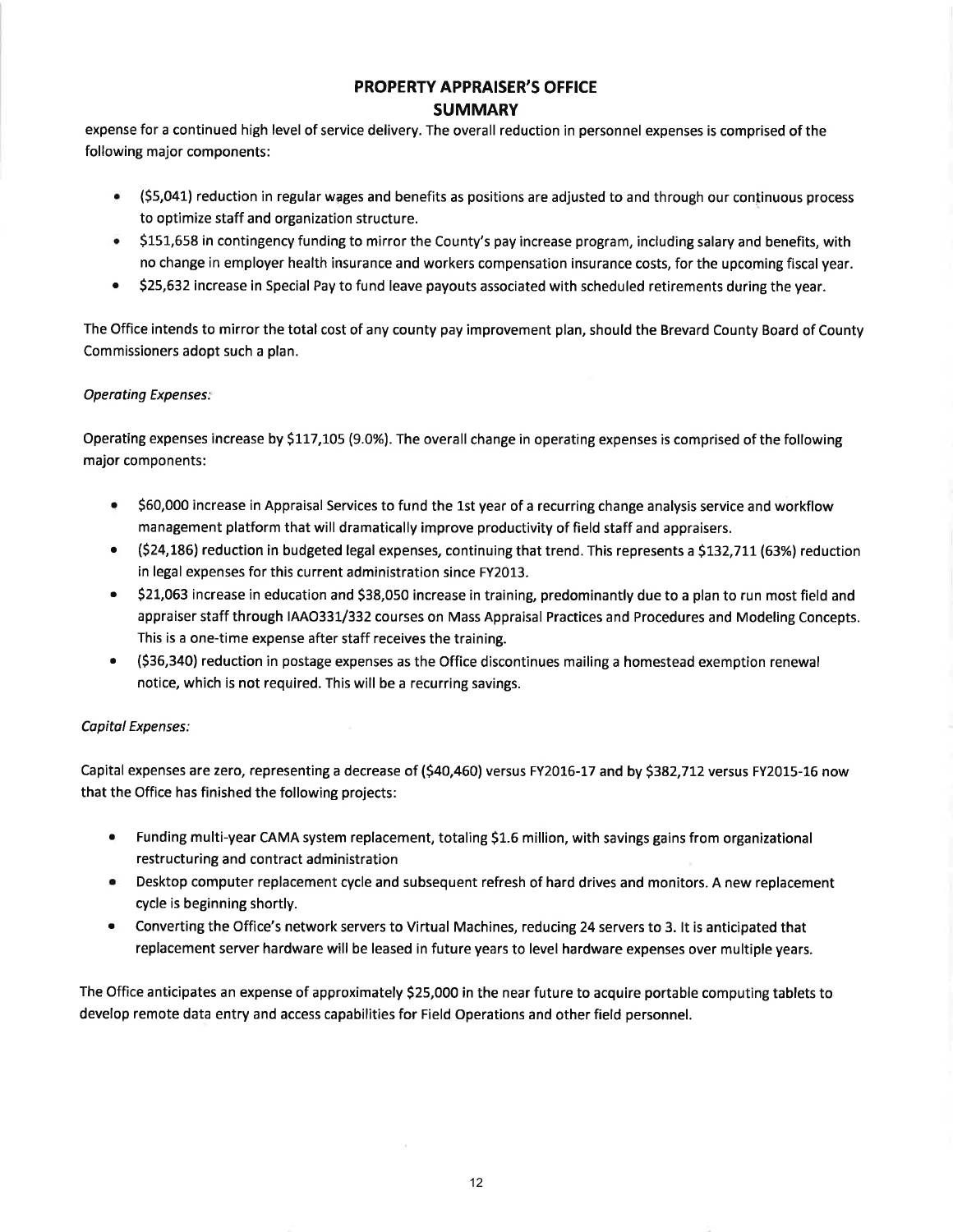## PROPERTY APPRAISER'S OFFICE **SUMMARY**

### Technology

 $\sim 10$ 

As new leadership arrived in January 2013, the major technology platforms in the Office were dangerously outdated, unstable, difficult to maintain, woefully inefficient to use, or some combination of all factors. Some major initiatives that have recently been completed include:

Conversion of current CAMA (internally developed, circa 1982) to Patriot Properties AssessPRO V5.0 system, the first assessment roll has been successfully processed and submitted to Florida Department of Revenue, efforts continue to consolidate systems and improve processes within the new CAMA envifonment

 $\mathbb{R}^n$ 

- Deployment of new desktop computer systems, with double and triple monitor setups as needed by data- and mapping-intensive staff, this effort is completed, with an asset replacement cycle scheduled for future years to maintain technological strengths
- Deployment of new website and corresponding Internet and Mapping servers with redundancy, this is an effort that is continuing into FY2017-18 as an existing staff task with no new capital
- **•** Complete review of full cycle of technology subscriptions and services to ensure compliance with Office purchasing policies and/or maximize use of State, Federal or other public entity negotiated agreements

#### Conclusion:

BCPAO presents a responsible, well-considered budget request that proposes minimal financial change over the current fiscal year, though our processes continue to improve and efficiencies continue to grow. This budget reflects major internal changes in personnel and systems to promote stability and quality in the Office's operation for many years to come.

This stable budget request recognizes the local funding pressures in Brevard County. BCPAO administration has made painful, but necessary, reductions in staffing and continues to challenge every contract or expense the Office bears.

The Office will be challenged in future budgets by continuing increases in health insurance and retirement expenses, as well as market pressure to fund an inflation-sensitive compensation plan as the employment market continues to strengthen.